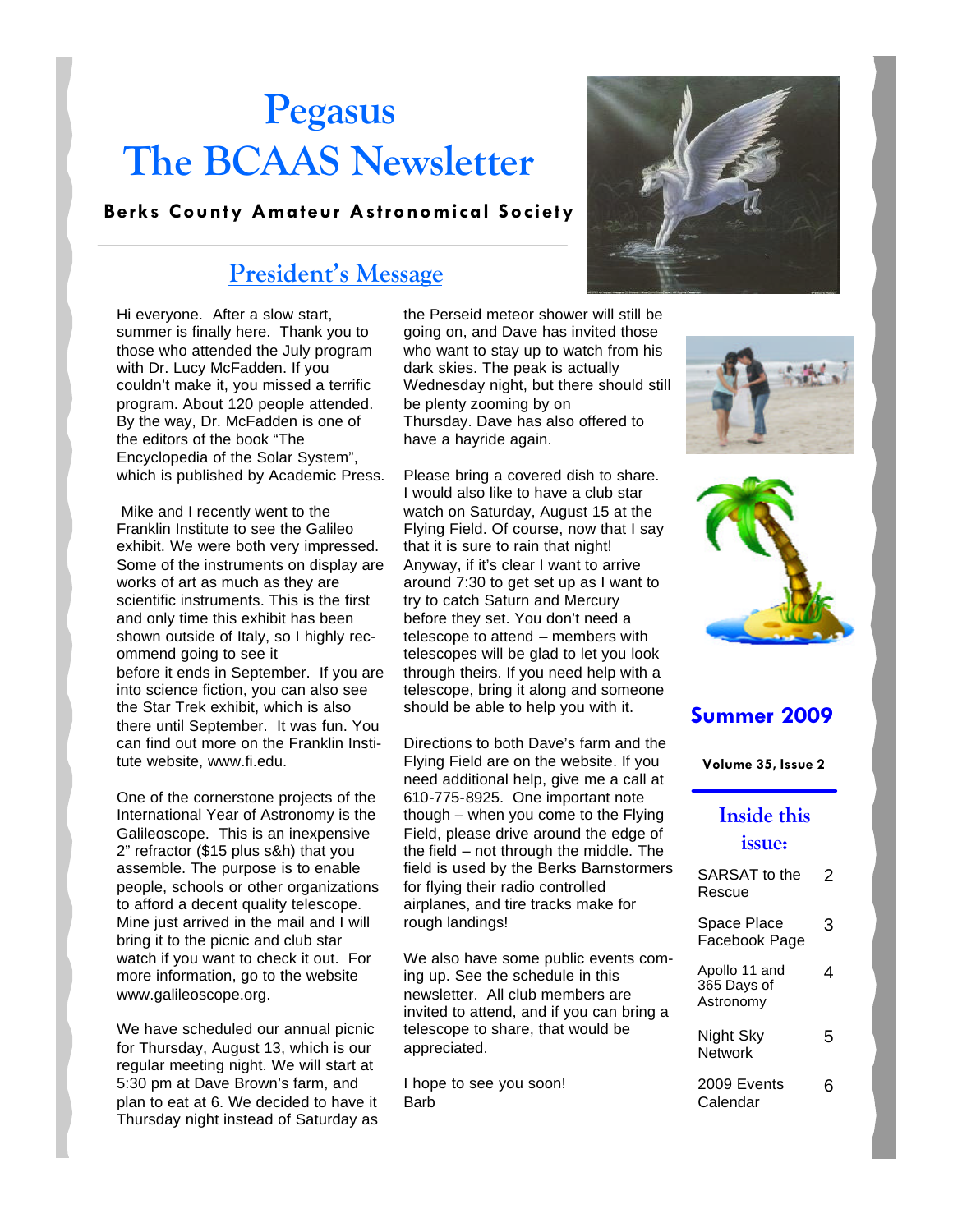# **SARSAT to the Rescue from NASA Space Place**

If a plane crashes in the woods and nobody hears it, does it make a sound?

Never mind contemplating this scenario as a philosophical riddle. This can be a real life or death question. And the answer most of the time is that, even if no people are nearby, *something* is indeed listening high above.

That something is a network of satellites orbiting about 450 miles overhead. The "sound" they hear isn't the crash itself, but a distress signal from a radio beacon carried by many modern ships, aircraft, and even individual people venturing into remote wildernesses.

In the last 25 years, more than 25,000 lives have been saved using the satellite response system called Search and Rescue Satellite-aided Tracking (SARSAT). So what *are* these life-saving superhero satellites? Why they are mild-mannered weather satellites.

"These satellites do double duty," says Mickey Fitzmaurice, a National Oceanic and Atmospheric Administration (NOAA) systems engineer for SARSAT. "Their primary purpose is to gather continuous weather data, of course. But while they're up there, they might as well be listening for distress signals too."

In February, NASA launched the newest of these Polar-orbiting Operational Environmental Satellites (or POES) into orbit. This new satellite, called N-Prime at launch and now dubbed NOAA-19, prevents a gap in this satellite network as another, aging NOAA satellite reached the end of its operational life.

"The launch of N-Prime was a big deal for us," Fitzmaurice says. With N-Prime/NOAA-19 in place, there are now six satellites in this network. Amongst them, they pass over every place on Earth, on average, about once an hour.

To pinpoint the location of an injured explorer, a sinking ship, or a downed plane, POES use the same Doppler effect that causes a car horn to sound higher-pitched when the car is moving toward you than it sounds after it passes by.

In a similar way, POES "hear" a higher frequency when they're moving toward the source of the distress signal, and a lower frequency when they've already passed overhead. It takes only three distress-signal bursts — each about 50 seconds apart — to determine the source's location.

Complementing the POES are the Geostationary Operational Environmental Satellites (GOES), which, besides providing weather data, continuously monitor the Western Hemisphere for distress signals. Since their geostationary orbit leaves them motionless with respect to Earth below, there is no Doppler effect to pinpoint location. However, they do provide near instantaneous notification of distress signals.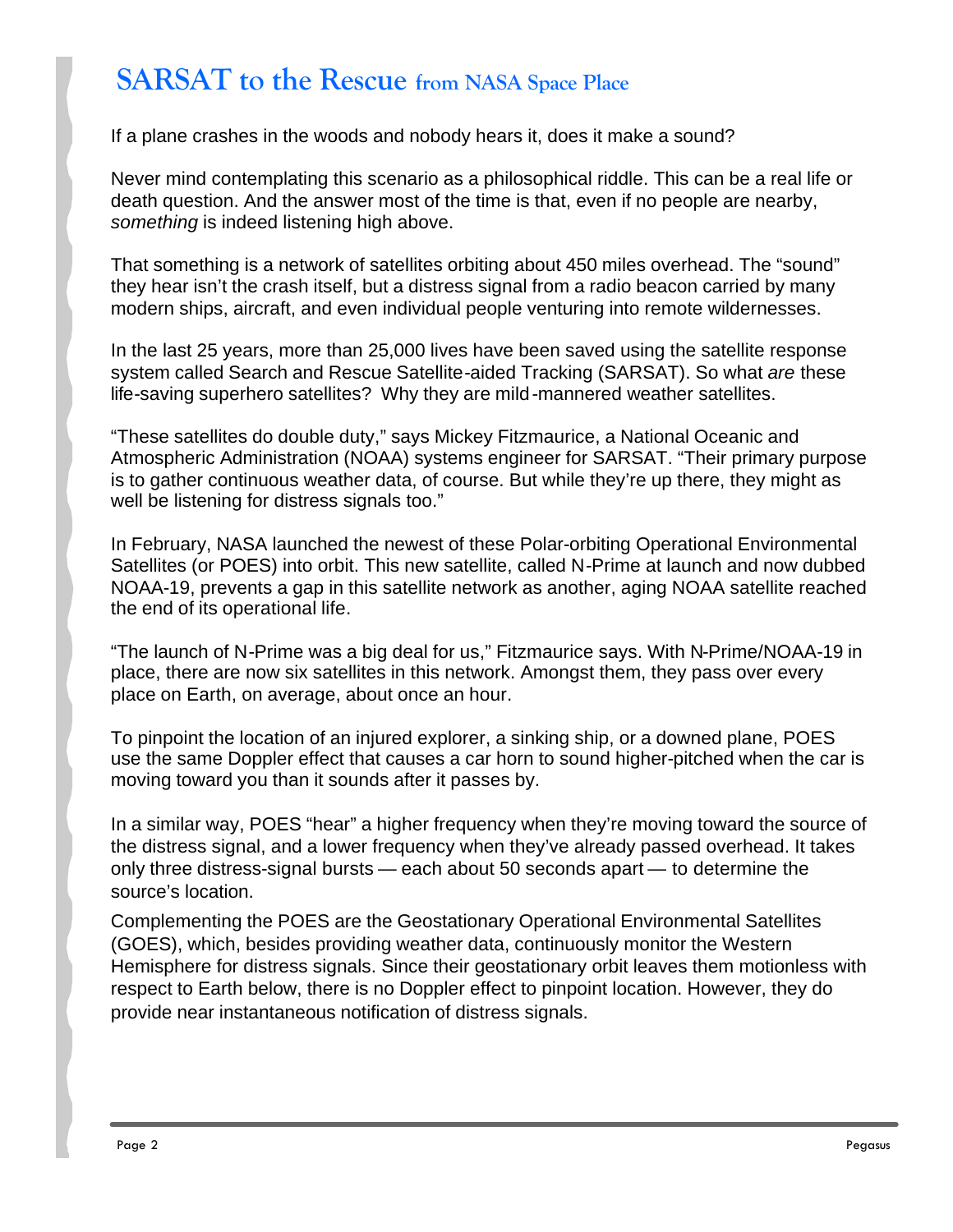In the future, the network will be expanded by putting receivers on new Global Positioning System (GPS) satellites, Fitzmaurice says. "We want to be able to locate you after just one burst." With GPS, GOES will also be able to provide the location of the transmitter. Philosophers beware: SARSAT is making "silent crashes" a thing of the past.

Download a two-page summary of NOAA-19 at www.osd.noaa.gov/POES/NOAA-NP Fact Sheet.pdf. The Space Place gives kids a chance to rescue stranded skiers using their emergency rescue beacons. The Wild Weather Adventure game awaits them at spaceplace.nasa.gov/en/kids/goes/wwa.

This article was provided by the Jet Propulsion Laboratory, California Institute of Technology, under a contract with the National Aeronautics and Space Administration.

**NOAA's polar-orbiting and geostationary satellites, along with Russia's Cospas spacecraft, are part of the sophisticated, international Search and Rescue Satellite-Aided Tracking System.**



For those of you with Facebook pages, we just created a page for NASA's Space Place Web site, http://spaceplace.nasa.gov. The Space Place an extensive, content-rich Web site for upper elementary age kids, their teachers, parents, and anyone else who likes a simple, readable, fun presentation of a wide range of space and Earth science and technology topics. Most of the site is great for kids to explore on their own, with interactive games, hands -on projects, and fun facts. But it also has lots of stuff for teachers. Teachers especially appreciate the bi-monthly Space Place Newsletter for educators, which has lots of suggestions for how to use the resources of this Web site in the classroom. See the "Teacher's Corner" at http://spaceplace.nasa.gov/en/educators.

Check out **"NASA's The Space Place"** new page on Facebook, where you will also find exclusive content only for our Facebook fans! Become a fan, and we'll also let you know whenever we add a new game, animation, cartoon "talk show," fun fact, or any other interesting stuff. It's a great way to explore space!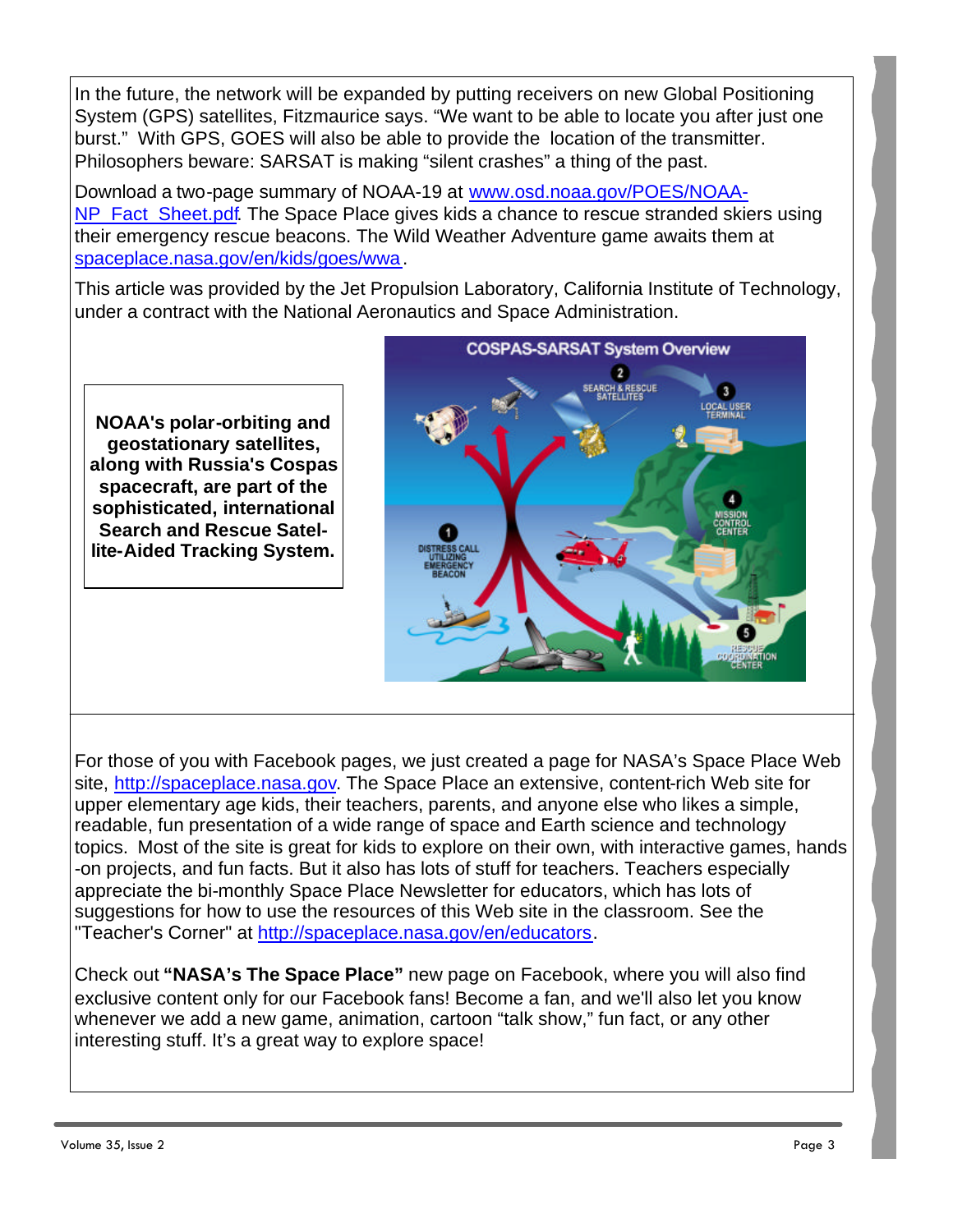## **Apollo 11 Submitted by Dan Brown**

We Choose the Moon

To celebrate the 40th anniversary of the Apollo 11 mission to the moon, the JFK Presidential Library and Museum has sponsored and launched a website which will re-broadcast original footage and audio of the Apollo 11 mission in real time.

The interactive website contains images, statistics and information about the historic moon landing, as well as a mission tracker to follow the progress of the mission. The "live" (-40 years) broadcast will culminate in the July 20th landing.

To watch this historic event unfold in real time, visit : http://www.wechoosethemoon.org

### **What is the 365 Days of Astronomy podcast?**

The 365 Days of Astronomy Podcast is a project that will publish one podcast per day, 5 to 10 minutes in duration, for all 365 days of 2009. The podcast will be made available through an RSS feed. The podcast episodes will be written, recorded and produced by people around the world. Each day will have a specific topic or theme based on The 365 Days of Astronomy Calendar, a daily calendar of astronomical events, themes and ideas created by the IYA. Although all the episodes will have a common intro and outtro that ties into the overall theme, each episode will be completely different.

**http://365daysofastronomy.org/**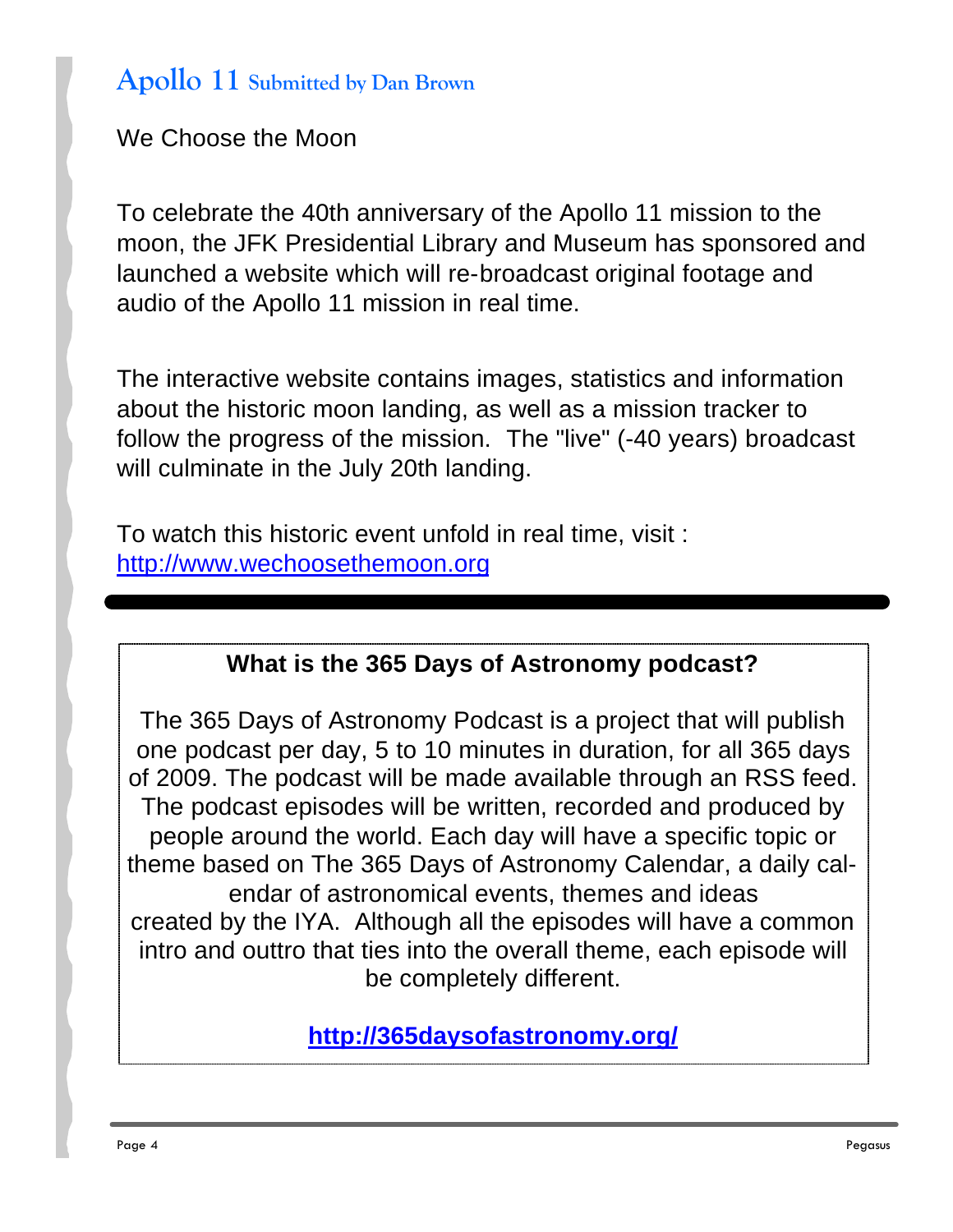# **Night Sky Network News Submitted By Barb Geigle**

- 1. Our next Night Sky Network Teleconference will be Thursday, August 27, at 9 pm. The speaker will be Brian Day, and he will be discussing the current LCROSS mission. To join in call the toll-free conference call line: 1-888-455-9236 between 8:45 - 9:00pm. An operator will answer and:
- 2. You will be asked for the passcode: NIGHT SKY NETWORK
- 3. You will be asked to give your NAME and the CLUB you belong to, and number of people listening with you.

http://nightsky.jpl.nasa.gov/download-view.cfm?Doc\_ID=384

### **New IYA Cornerstone Project**

On October 23rd and 24th, there will be a new series of events entitled Galilean Nights. The focus of the project is sidewalk observations of the gas giant Jupiter and its moons, as well as allowing members of the public to observe the Sun, our own Moon and many more celestial marvels.

Read all about it:

http://www.astronomy2009.org/news/updates/348/

If anyone is interested in learning more about the Night Sky Network, please contact me.

# **2010 Astronomy Wall Calendars—contact Linda Sensenig**

Hard to believe that it is time to order the 2010 Astronomy wall calendars again! I usually send off the first order, which is our BIG order, after the September meeting, but if you know you want one, let me know as soon as possible so you don't forget it. The price has not gone up! It is still \$6.50. This is a 50% discount from the retail price. Again it will be a deep space calendar.

The images for 2010 are: Horsehead Nebula, Galaxy Cluster CL 0024-17, Mars' Moon Phobos, The Milky Way Core in Infrared Light, Globular Cluster Omega Centauri, Spiral Galaxy M81, Cat's Paw Nebula, Tadpole Galaxy, Star-Forming Region NGC 3603, Elephant Trunk Nebula, Barred Spiral Galaxy NGC 1672, Orion Nebula. Since our July meeting really isn't a meeting and we won't have an opportunity to do business, please call me at 610-375- 9062 evenings or e-mail me at Lisbach@cs.com. You can either send your money to me in the mail or pay me at one of the club meetings. Our next BCAAS business meeting actually will be the September meeting.

- Linda Sensenig